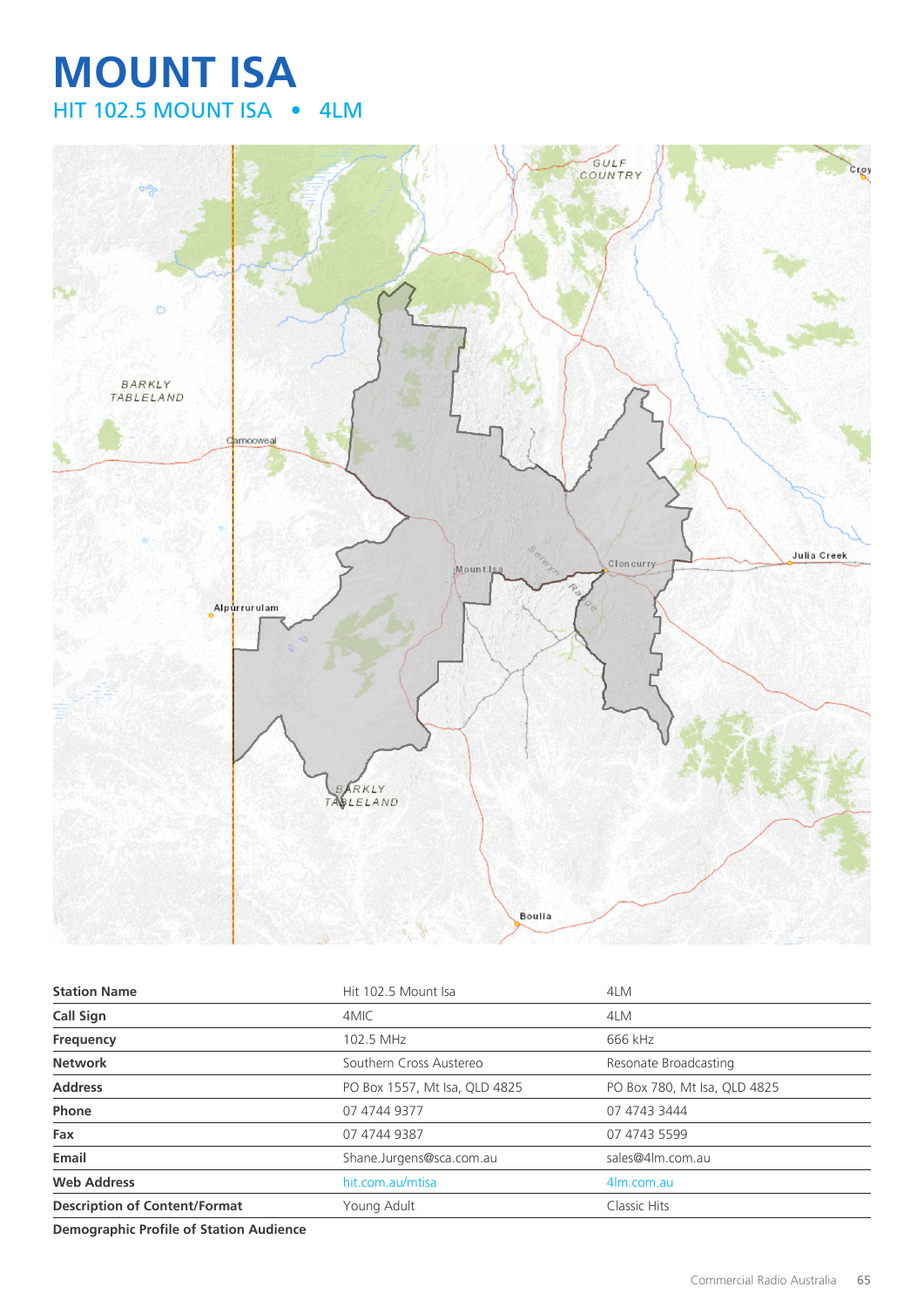# **MOUNT ISA**

Mount Isa is a progressive mining city located in the heart of northwest Queensland and the Carpentaria-Mount Isa Mineral Province. It is located approximately 900 kilometres by road west of Townsville and 187 kilometres east of the Northern Territory border, in the beautiful Selwyn Ranges.

Mining and livestock are the major industries of northwest Queensland. Mount Isa also boasts a comprehensive range of industry, business services, and government agencies.

In comparison to the 2011 census, the population within the radio licence area of Mount Isa has decreased by 14.05% to 22,261. Mount Isa has a very young population; over 46% of families have children and over 36% of the population is aged less than 25 years. The birthplace for 79% of the population was Oceania including Australian, New Zealander, Indigenous and Islander persons.

A full range of educational facilities is available in Mount Isa, ranging from pre-school to TAFE. Of the 3,943 people attending an educational institution, half were in infants or primary, 31% were attending a secondary educational institution, 11% attending university or another tertiary institution and 8% attending TAFE.

Of the 7,373 people who already have a tertiary qualification, 28% have a degree and 72% have a certificate, diploma or another tertiary qualification.

Of the total dwellings in Mount Isa, 18% are owned outright and 31% are mortgaged. Private rental properties represented 37% of total dwellings. 11% of the total households (7,050) in Mount Isa have a household income range between \$21,000 – \$41,999pa, 15% between \$42,000 – \$77,999pa, 11% between \$78,000 – \$103,999pa, and 47% over \$104,000pa.

Renowned as one of the world's largest producers of copper, silver, lead and zinc – Mount Isa Mines is also a popular attraction. An increasing number of tourists visit the mines to fossick for gems and rocks.

#### **AGRICULTURE**

Mount Isa is primarily a mining city. Mount Isa Mines Ltd has the biggest underground network of mines in the world. It is one of the largest zinc mines in the world, with an estimated 650 million tonnes of resources. Other minerals in the area include copper, gold, nickel, limestone, phosphate, graphite, silica, cobalt, bismuth and manganese.

Apart from mining, the region's major industry is beef cattle grazing. Large rural properties carry over 196 thousand beef cattle.

Mount Isa has a diverse economic base, with the major components being mining and the associated support industries, mineral processing, tourism, government services and the pastoral industry.

#### EMPLOYMENT

The majority (71%) of the labour force of 11,762 is employed full time. The main industries of employment are:

- Mining;
- Education and Training/Health Care and Social Assistance; and
- Wholesale Trade/Retail Trade/Accommodation and Food Services.

Mount Isa is a mining city; nearly 30% of the workforce is directly involved in mining. A strong retail sector caters to the needs of this region. As the administrative centre for northwest Queensland, most government agencies have a presence in Mount Isa.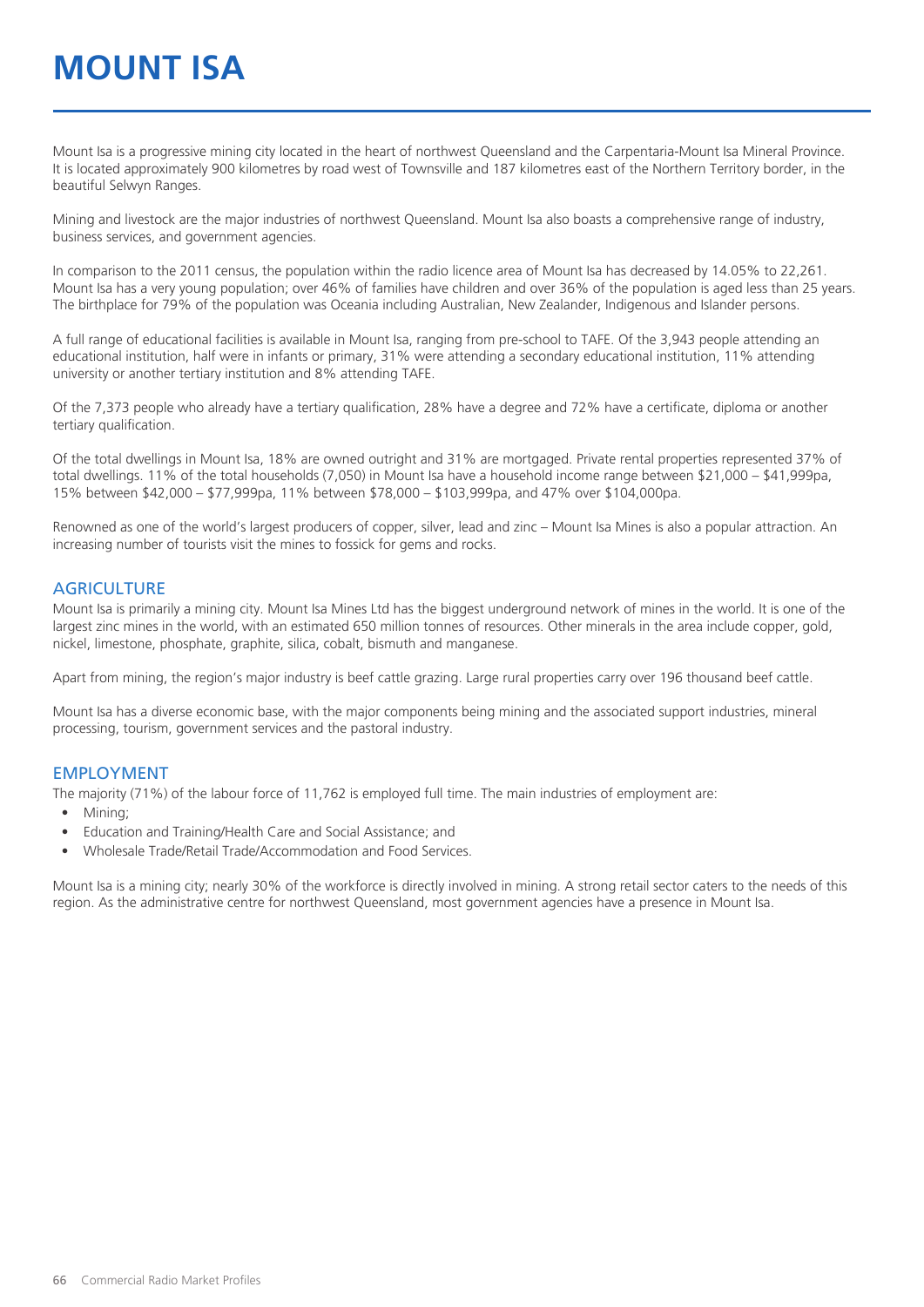# **MOUNT ISA**

#### AGE COHORTS

| Age                   | Male   | Female | Total     | <b>Market</b><br>population |
|-----------------------|--------|--------|-----------|-----------------------------|
| $10 + \gamma$ ears    | 9,814  | 8,716  | 18,530    | 83.24%                      |
| 0-9 years             | 1,867  | 1,864  | 3,731     | 16.76%                      |
| $10-17$ years         | 1,169  | 1,074  | 2,243     | 10.08%                      |
| 18-24 years           | 1,103  | 1,016  | 2,119     | 9.52%                       |
| 25-39 years           | 3,077  | 2,821  | 5,898     | 26.49%                      |
| 40-54 years           | 2,393  | 2,158  | 4,551     | 20.44%                      |
| 55-64 years           | 1,216  | 949    | 2,165     | 9.73%                       |
| 65-74 years           | 659    | 483    | 1,142     | 5.13%                       |
| 75+ years             | 197    | 215    | 412       | 1.85%                       |
| Total 2011 population | 14,051 | 11,848 | 25,899    |                             |
| Total 2016 population | 11,681 | 10,580 | 22,261    | 100%                        |
| % change 2011-2016    |        |        | $-14.05%$ |                             |

#### LABOUR FORCE

| <b>Employment classification</b> | Total  | Labour force |
|----------------------------------|--------|--------------|
| Full-time employed               | 8,359  | 71.07%       |
| Part-time employed               | 2,002  | 17.02%       |
| Not stated employed              | 717    | $6.1\%$      |
| Unemployed                       | 684    | 5.82%        |
| <b>Total labour force</b>        | 11,762 | 100%         |

#### HOUSEHOLD INCOME

| Income range (pa)       | <b>Total</b> | Occupied<br>dwellings |
|-------------------------|--------------|-----------------------|
| $$0 - $7,749$           | 104          | 1.48%                 |
| $$7,750 - $20,999$      | 238          | 3.38%                 |
| $$21,000 - $41,999$     | 740          | 10.5%                 |
| $$42,000 - $77,999$     | 1,087        | 15.42%                |
| $$78,000 - $103,999$    | 786          | 11.15%                |
| $$104,000 - $129,999$   | 1,065        | 15.11%                |
| $$130,000 - $155,999$   | 612          | 8.68%                 |
| $$160,000 - $181,999$   | 537          | 7.62%                 |
| $$182,000 - $207,999$   | 420          | 5.96%                 |
| $$208,000+$             | 689          | 9.77%                 |
| Not stated              | 772          | 10.95%                |
| <b>Total households</b> | 7,050        | 100%                  |

#### FAMILY STRUCTURE

| <b>Type of family</b>         | <b>Total</b> | <b>Total families</b> |
|-------------------------------|--------------|-----------------------|
| Couple families - Children    | 2,361        | 46.29%                |
| Couple families - No children | 1.844        | 36.15%                |
| Single parents                | 843          | 16.53%                |
| Other families                | 53           | 1.04%                 |
| <b>Total families</b>         | 5,101        | 100%                  |

### **OCCUPATION**

| <b>Employment classification</b>                                     | Total  | <b>Occupations</b> |
|----------------------------------------------------------------------|--------|--------------------|
| Managers/Professionals                                               | 2,761  | 24.95%             |
| Technicians & trade workers/<br>Community & personal service workers | 3,277  | 29.61%             |
| Clerical & administrative workers                                    | 1.141  | 10.31%             |
| Sales workers                                                        | 714    | 6.45%              |
| Machinery operators & drivers/Labourers                              | 2.969  | 26.83%             |
| Not stated                                                           | 206    | 1.86%              |
| <b>Total</b>                                                         | 11,068 | 100%               |

#### INDUSTRY

| Industry                                                                                                      | Total  | Workforce |
|---------------------------------------------------------------------------------------------------------------|--------|-----------|
| Agriculture, forestry & fishing                                                                               | 539    | 4.96%     |
| Mining                                                                                                        | 3,232  | 29.71%    |
| Manufacturing/Electricity, gas, water &<br>waste services/Construction                                        | 847    | 7.79%     |
| Wholesale trade/Retail trade/<br>Accommodation & food services                                                | 1.621  | 14.9%     |
| Transport, postal & warehousing/<br>Information, media & communications                                       | 530    | 4.87%     |
| Financial & insurance services/<br>Rental hiring & real estate services/<br>Administration & support services | 480    | 441%      |
| Professional scientific & technical services                                                                  | 151    | 1.39%     |
| Public administration & safety                                                                                | 698    | 6.42%     |
| Education & training/Health care &<br>social assistance                                                       | 1.966  | 18.07%    |
| Arts & recreation services                                                                                    | 33     | 0.3%      |
| Other services                                                                                                | 398    | 3.66%     |
| Not stated                                                                                                    | 382    | 3.51%     |
| Total                                                                                                         | 10,877 | 100%      |

#### ANNUAL HOUSEHOLD EXPENDITURE

| <b>Product or service</b>            | $$000's$ (pa) |
|--------------------------------------|---------------|
| Food & non-alcoholic beverages       | 81,764        |
| Alcoholic beverages                  | 11,791        |
| Clothing & footwear                  | 14,973        |
| Household furnishings & equipment    | 19,714        |
| Furniture & floor coverings          | 6,022         |
| Household appliances                 | 5,016         |
| Household services & operation       | 16,711        |
| Medical care & health expenses       | 29,228        |
| Motor vehicle purchase               | 20,443        |
| Motor vehicle running costs          | 51,638        |
| Recreation                           | 61,318        |
| Recreational & educational equipment | 15,391        |
| Holidays                             | 26,881        |
| Personal care                        | 10,312        |